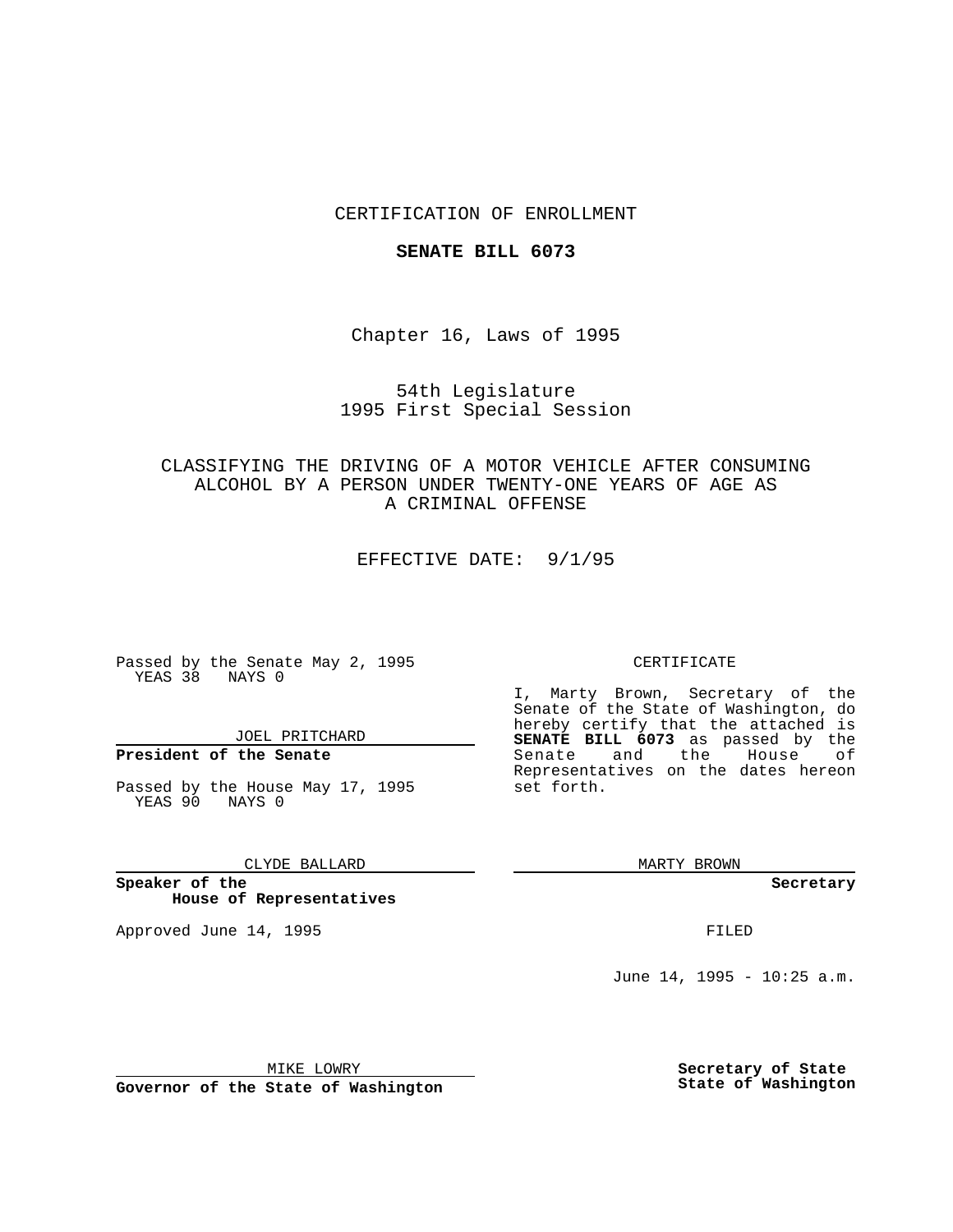## **SENATE BILL 6073** \_\_\_\_\_\_\_\_\_\_\_\_\_\_\_\_\_\_\_\_\_\_\_\_\_\_\_\_\_\_\_\_\_\_\_\_\_\_\_\_\_\_\_\_\_\_\_

\_\_\_\_\_\_\_\_\_\_\_\_\_\_\_\_\_\_\_\_\_\_\_\_\_\_\_\_\_\_\_\_\_\_\_\_\_\_\_\_\_\_\_\_\_\_\_

Passed Legislature - 1995 First Special Session

# **State of Washington 54th Legislature 1995 1st Special Session**

**By** Senators Smith and Schow

Read first time 5/1/95.

 AN ACT Relating to amending RCW 46.63.020 to include reference to section 5 of Substitute Senate Bill No. 5141; reenacting and amending RCW 46.63.020; and providing an effective date.

BE IT ENACTED BY THE LEGISLATURE OF THE STATE OF WASHINGTON:

 **Sec. 1.** RCW 46.63.020 and 1994 c 275 s 33 and 1994 c 141 s 2 are each reenacted and amended to read as follows:

 Failure to perform any act required or the performance of any act prohibited by this title or an equivalent administrative regulation or local law, ordinance, regulation, or resolution relating to traffic including parking, standing, stopping, and pedestrian offenses, is designated as a traffic infraction and may not be classified as a criminal offense, except for an offense contained in the following provisions of this title or a violation of an equivalent administrative regulation or local law, ordinance, regulation, or resolution:

 (1) RCW 46.09.120(2) relating to the operation of a nonhighway vehicle while under the influence of intoxicating liquor or a controlled substance;

(2) RCW 46.09.130 relating to operation of nonhighway vehicles;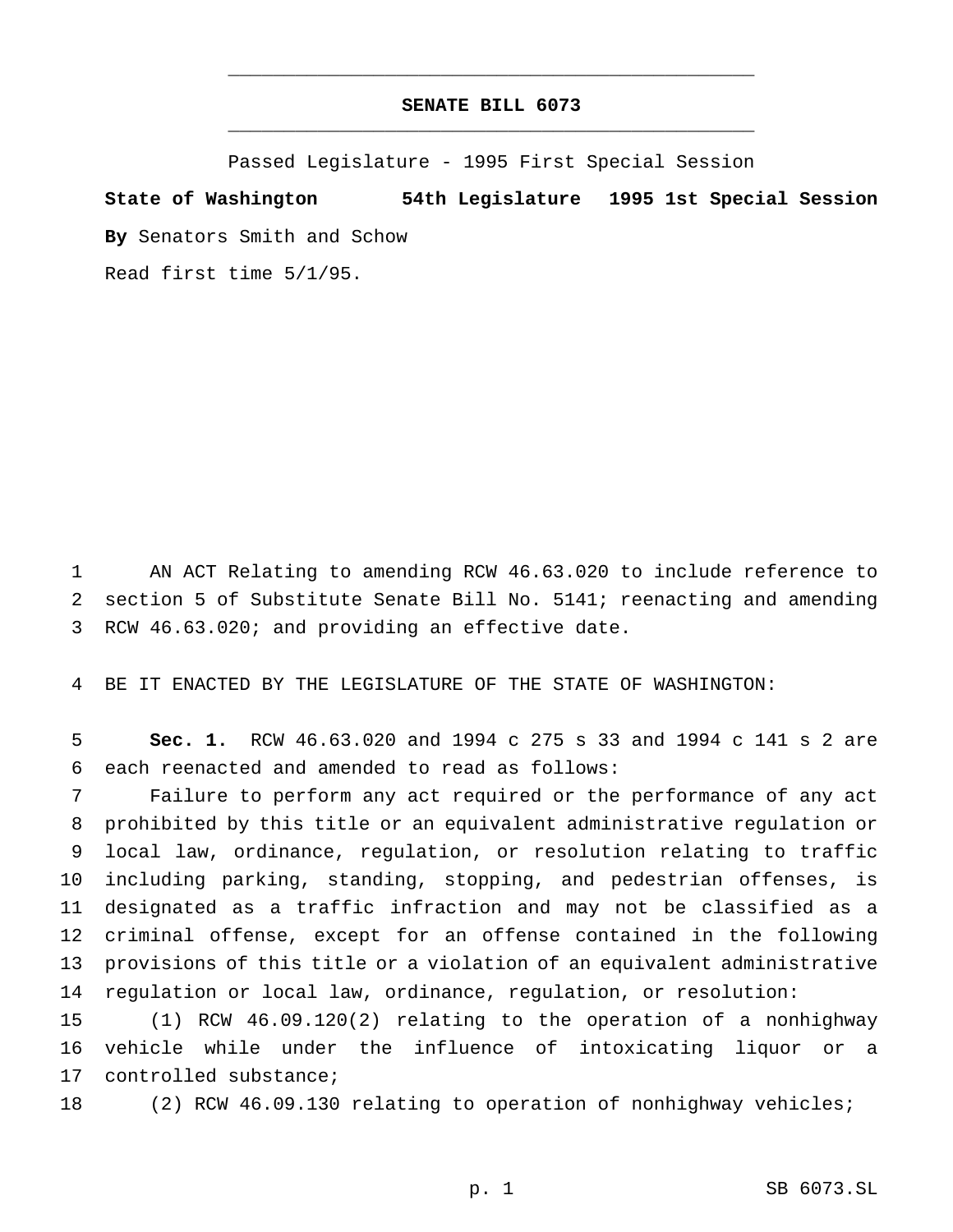(3) RCW 46.10.090(2) relating to the operation of a snowmobile while under the influence of intoxicating liquor or narcotics or habit-forming drugs or in a manner endangering the person of another; (4) RCW 46.10.130 relating to the operation of snowmobiles; (5) Chapter 46.12 RCW relating to certificates of ownership and registration; (6) RCW 46.16.010 relating to initial registration of motor vehicles; (7) RCW 46.16.011 relating to permitting unauthorized persons to drive; (8) RCW 46.16.160 relating to vehicle trip permits; (9) RCW 46.16.381 (6) or (9) relating to unauthorized use or acquisition of a special placard or license plate for disabled persons' parking; (10) RCW 46.20.021 relating to driving without a valid driver's license; (11) RCW 46.20.336 relating to the unlawful possession and use of a driver's license; (12) RCW 46.20.342 relating to driving with a suspended or revoked license or status; (13) RCW 46.20.410 relating to the violation of restrictions of an occupational driver's license; (14) RCW 46.20.420 relating to the operation of a motor vehicle with a suspended or revoked license; (15) RCW 46.20.750 relating to assisting another person to start a vehicle equipped with an ignition interlock device; (16) RCW 46.25.170 relating to commercial driver's licenses; (17) Chapter 46.29 RCW relating to financial responsibility; (18) RCW 46.30.040 relating to providing false evidence of financial responsibility; (19) RCW 46.37.435 relating to wrongful installation of sunscreening material; (20) RCW 46.44.180 relating to operation of mobile home pilot vehicles; (21) RCW 46.48.175 relating to the transportation of dangerous articles; (22) RCW 46.52.010 relating to duty on striking an unattended car or other property;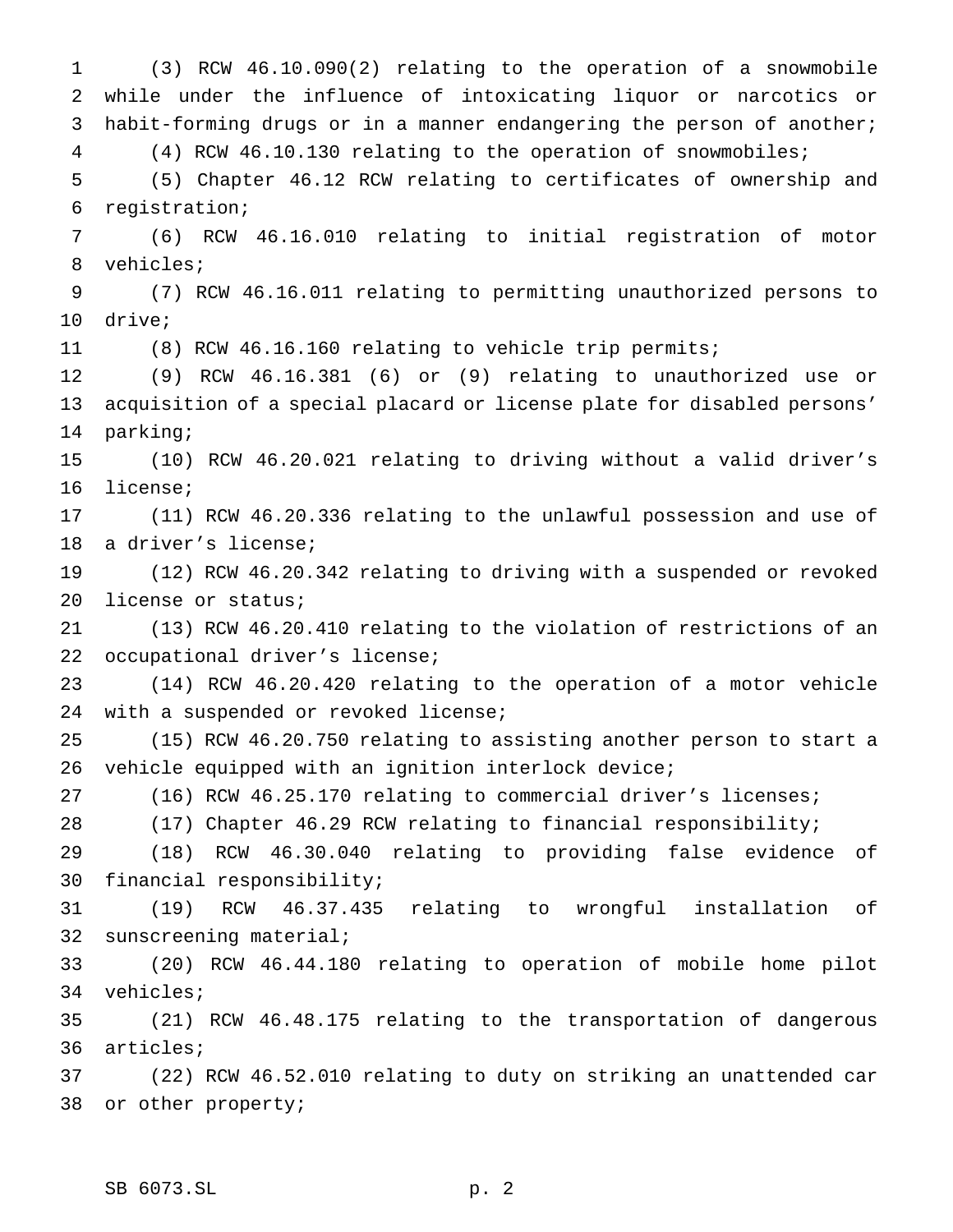(23) RCW 46.52.020 relating to duty in case of injury to or death of a person or damage to an attended vehicle; (24) RCW 46.52.090 relating to reports by repairmen, storagemen, and appraisers; (25) RCW 46.52.100 relating to driving under the influence of liquor or drugs; (26) RCW 46.52.130 relating to confidentiality of the driving record to be furnished to an insurance company, an employer, and an 9 alcohol/drug assessment or treatment agency; (27) RCW 46.55.020 relating to engaging in the activities of a registered tow truck operator without a registration certificate; (28) RCW 46.55.035 relating to prohibited practices by tow truck operators; (29) RCW 46.61.015 relating to obedience to police officers, flagmen, or fire fighters; (30) RCW 46.61.020 relating to refusal to give information to or cooperate with an officer; (31) RCW 46.61.022 relating to failure to stop and give identification to an officer; (32) RCW 46.61.024 relating to attempting to elude pursuing police vehicles; (33) RCW 46.61.500 relating to reckless driving; (34) RCW 46.61.502, 46.61.504, 46.61.5051, 46.61.5052, and 46.61.5053 relating to persons under the influence of intoxicating liquor or drugs; 26 (35) RCW 46.61.--- (section 5, chapter ... (Substitute Senate Bill No. 5141), Laws of 1995) relating to a person under age twenty-one driving a motor vehicle after consuming alcohol; (36) RCW 46.61.520 relating to vehicular homicide by motor vehicle;  $((+36))$   $(37)$  RCW 46.61.522 relating to vehicular assault;  $((+37))$  (38) RCW 46.61.525 relating to negligent driving;  $((+38))$   $(39)$  RCW 46.61.527(4) relating to reckless endangerment of roadway workers;

  $((+39))$   $(40)$  RCW 46.61.530 relating to racing of vehicles on highways;

 ( $(\overline{+40})$ )  $(41)$  RCW 46.61.685 relating to leaving children in an unattended vehicle with the motor running;

38  $((+41))$   $(42)$  RCW 46.64.010 relating to unlawful cancellation of or attempt to cancel a traffic citation;